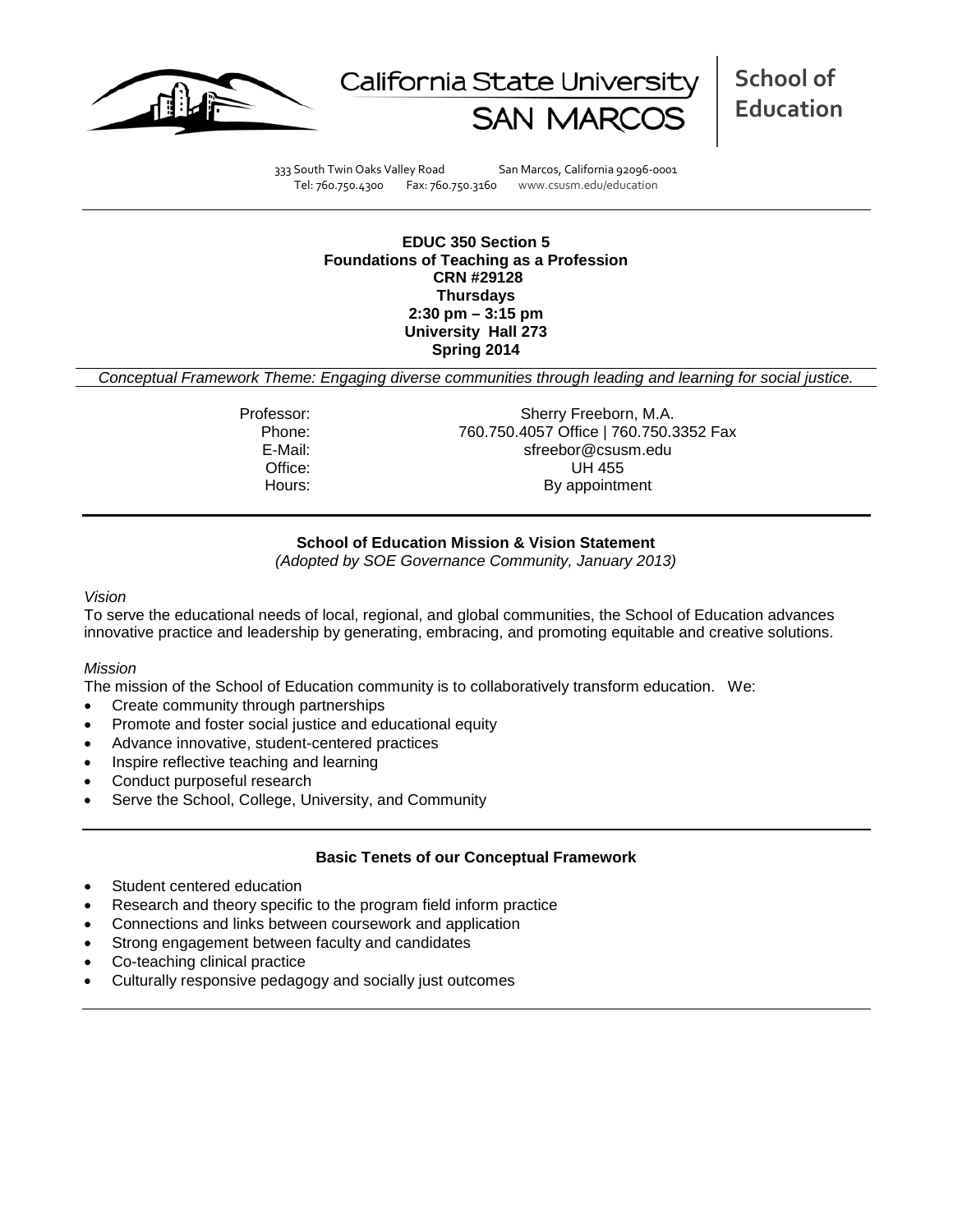# **COURSE DESCRIPTION**

Required for all credential candidates. An orientation to careers in K-12 education. Focuses on teaching and schooling from multiple perspectives, with an emphasis on current thinking and practices in public education in the U.S. Subjects from the sociological, philosophical, and historical foundations of education are addressed. Readings from the lives of teachers and interactions with local educators will assist students to understand the richness and the complexities of teaching as a career. Emphasizes the importance of education for all children in a diverse society. Intended for individuals interested in becoming teachers to understand the nature of formal education in the United States and to assess teaching as a career. *Participation in forty-five (45) hours of supervised fieldwork assignments in K-12 classroom settings.*

**Freeborn**: This course serves as an orientation to careers in elementary, middle and high school education. Upon completion of this course, teacher candidates should understand the nature of formalized education in the United States and be able to assess his or her interest in teaching as a career. Major topics include:

- Understanding the roles of schools in society
- Exploring philosophies and contemporary issues in education.
- Assessing the roles of teachers in schools.
- Understanding the qualifications and credentialing process for California teachers.
- Understanding and appreciating the student as an individual.
- Understanding factors affecting student achievement.
- Understanding critical issues in curriculum and instruction.
- Understanding infusion of special education in general education practices.
- Understanding the laws that influence teaching responsibilities.

This course is required for all credential candidates. All students must complete forty-five (45) hours of supervised fieldwork in K-12 classrooms.

# **Special Education Inclusion**

Consistent with the intent to offer a seamless teaching credential in the School of Education, this course will introduce the collaborative infusion of special education competencies that reflect inclusive educational practices. Students will demonstrate knowledge of laws and dispositions that relate to special education through a variety of activities such as the viewing and analysis of the video F.A.T. City and reading parts of *Creating an Inclusive School*.

## **Authorization to Teach English Learners**

This credential program has been specifically designed to prepare teachers for the diversity of languages often encountered in California public school classrooms. The authorization to teach English learners is met through the infusion of content and experiences within the credential program, as well as additional coursework. Candidates successfully completing this program receive a credential with authorization to teach English learners. *(Approved by CCTC in SB 2042 Program Standards, August 02)*

### **GENERAL CONSIDERATIONS**

### **Students with Disabilities Requiring Reasonable Accommodations**

Candidates with disabilities who require reasonable accommodations must be approved for services by providing appropriate and recent documentation to the Office of Disable Student Services (DSS). This office is located in Craven Hall 4300, and can be contacted by phone at (760) 750-4905, or TTY (760) 750-4909. Candidates authorized by DSS to receive reasonable accommodations should meet with their instructor during office hours or, in order to ensure confidentiality, in a more private setting.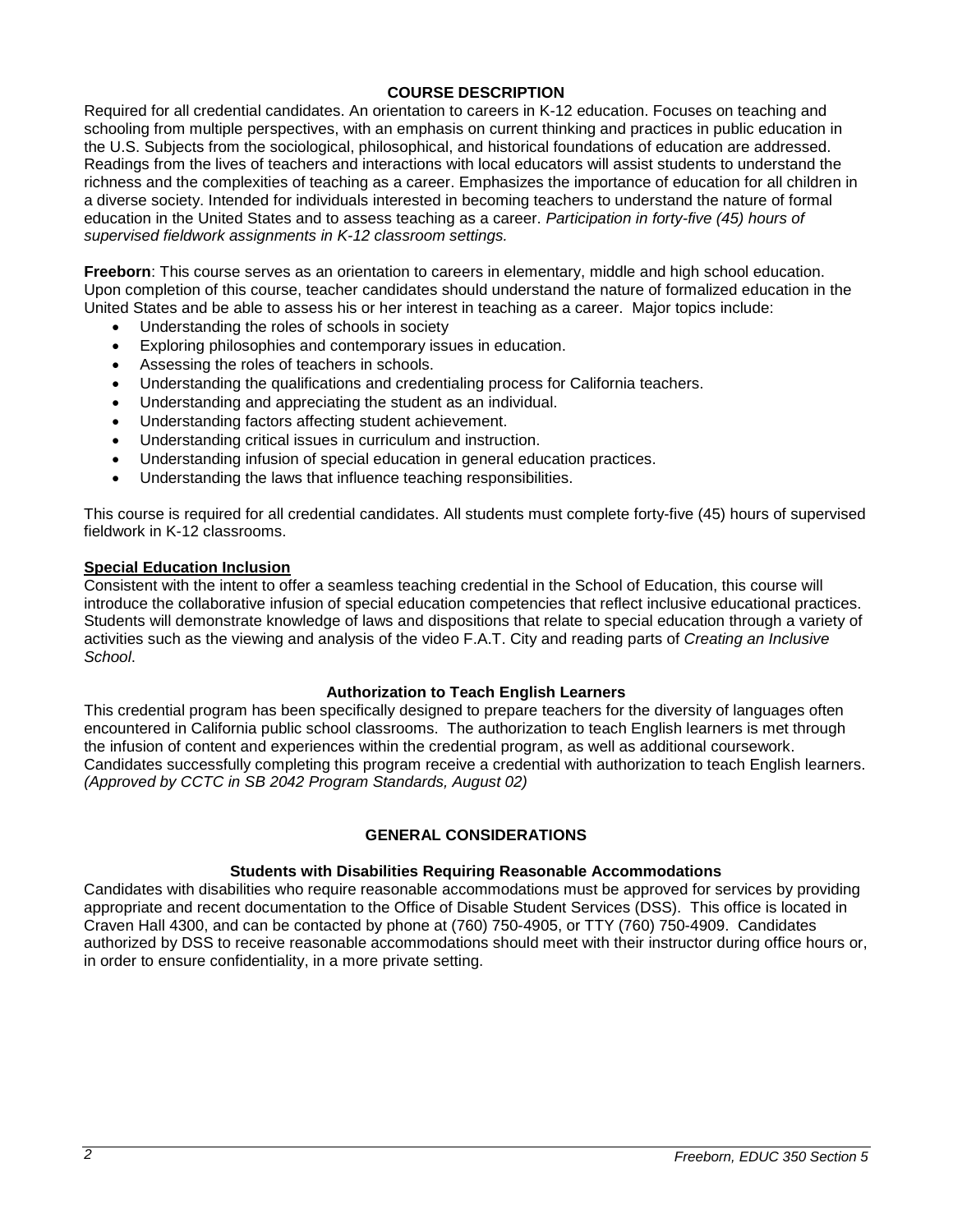#### **School of Education Attendance Policy**

Due to the dynamic and interactive nature of courses in the School of Education, all students are expected to attend all classes and participate actively. Absences and late arrivals/early departures will affect the final grade. A minimum grade of C+ is required in EDUC 350 to qualify as prerequisite for admission to the Cal State San Marcos teacher credential program. SOE attendance policy states, "At a minimum, students must attend 80% of class time, or s/he may not receive a passing grade for the course at the discretion of the instructor. Individual instructors may adopt more stringent attendance requirements." Should students have extenuating circumstances, please contact the instructor as soon as possible. In this section of EDUC 350, the following attendance policy will apply: One class session may be missed without penalty to your grade. Each additional missed session will drop your final grade by 1/3 grade point (A to A-, A- to B+, etc.). If you miss four or more class sessions, you will receive an F.

### **Credential Program Recommendations**

As one of several evaluation methods, EDUC 350 course instructors are asked for feedback concerning credential candidates who are applying for programs at Cal State San Marcos. Keep in mind that your professionalism and hard work in this class not only affect your course grade, but also indicate your readiness for a credential program.

#### **Fieldwork**

In addition to in-class work, assigned readings and projects, students will participate in forty-five (45) hours of supervised fieldwork assignments in a variety of public school settings. Details on the fieldwork are found on the Cougar Courses site. Documentation of these hours is required to receive a grade in EDUC 350. Cal State San Marcos students are expected to adhere to professional standards in their dress and behavior in the field. Required clearances (fingerprints, TB test) are the responsibility of the student. A letter of recommendation (usually from the classroom teacher where most of the fieldwork is done) is a requirement for admission to the Cal State San Marcos Teacher Credentialing programs.

### **All University Writing Requirement**

Every course at the university must fulfill the university's writing requirement of at least 2,500 words. In EDUC 350, this is accomplished through the following written assignments: Teacher Interview, Philosophy Paper, Reading Logs, and The Outsider.

### **CSUSM Academic Honesty Policy**

"Students will be expected to adhere to standards of academic honesty and integrity, as outlined in the Student Academic Honesty Policy. All written work and oral presentation assignments must be original work. All ideas/materials that are borrowed from other sources must have appropriate references to the original sources. Any quoted material should give credit to the source and be punctuated with quotation marks.

Students are responsible for honest completion of their work including examinations. There will be no tolerance for infractions. If you believe there has been an infraction by someone in the class, please bring it to the instructor's attention. The instructor reserves the right to discipline any student for academic dishonesty in accordance with the general rules and regulations of the university. Disciplinary action may include the lowering of grades and/or the assignment of a failing grade for an exam, assignment, or the class as a whole."

Incidents of Academic Dishonesty will be reported to the Dean of Students. Sanctions at the University level may include suspension or expulsion from the University.

### **Plagiarism:**

As an educator, it is expected that each candidate will do his/her own work, and contribute equally to group projects and processes. Plagiarism or cheating is unacceptable under any circumstances. If you are in doubt about whether your work is paraphrased or plagiarized see the Plagiarism Prevention for Students website [http://library.csusm.edu/plagiarism/index.html.](http://library.csusm.edu/plagiarism/index.html) If there are questions about academic honesty, please consult the University catalog.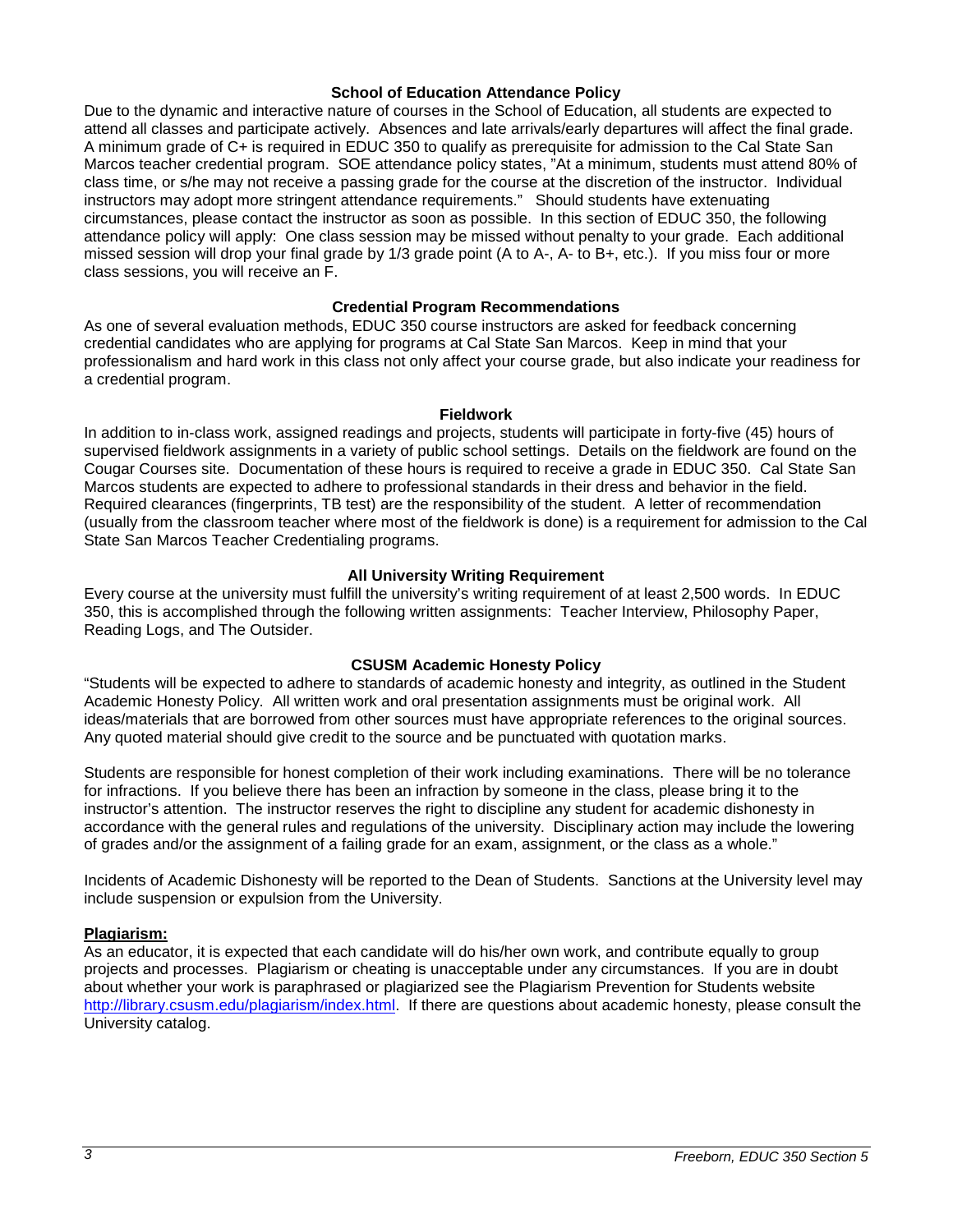# **Use of Technology**

Candidates are expected to demonstrate competency in the use of various forms of technology (i.e. word processing, electronic mail, Moodle, use of the Internet, and/or multimedia presentations). Specific requirements for course assignments with regard to technology are at the discretion of the instructor. Keep a digital copy of all assignments for use in your teaching portfolio. All assignments will be submitted online, and some will be submitted in hard copy as well. Details will be given in class.

# **Electronic Communication Protocol**

Electronic correspondence is a part of your professional interactions. If you need to contact the instructor, e-mail is often the easiest way to do so. It is my intention to respond to all received e-mails in a timely manner. Please be reminded that e-mail and on-line discussions are a very specific form of communication, with their own nuances and etiquette. For instance, electronic messages sent in all upper case (or lower case) letters, major typos, or slang, often communicate more than the sender originally intended. With that said, please be mindful of all e-mail and on-line discussion messages you send to your colleagues, to faculty members in the School of Education, or to persons within the greater educational community. All electronic messages should be crafted with professionalism and care.

Things to consider:

- Would I say in person what this electronic message specifically says?
- How could this message be misconstrued?
- Does this message represent my highest self?
- Am I sending this electronic message to avoid a face-to-face conversation?

In addition, if there is ever a concern with an electronic message sent to you, please talk with the author in person in order to correct any confusion.

# **Class Participation and Professionalism**

Students will engage in student-centered learning each class session, and will be expected to actively participate. As an assignment, you will self-evaluate your participation and professionalism in class. You will answer the following questions:

- Do you participate in class discussions productively, sharing your knowledge and understandings?
- Do you interact productively with your peers, taking on a variety of roles (leader, follower, etc.)?
- Do you contribute appropriately to group work—do you "do your share"?
- Are you able to accept others' opinions?
- Are you supportive of others' ideas?
- Do you support your peers during their presentations?
- Can you monitor and adjust your participation to allow for others' ideas as well as your own to be heard?

# **COURSE REQUIREMENTS**

Teacher education is a professional preparation program. It is expected that students will come to class prepared to discuss the readings, submit required assignments, and participate in class activities. Students are expected to adhere to academic honesty and integrity, standards of dependability, confidentiality and writing achievement. Because it is important for teachers to be able to effectively communicate their ideas to students, parents, colleagues, and administrators, writing that is original, clear and error-free is a priority for the School of Education. It is expected that work will be turned in on time. Please discuss individual issues with the instructor. Points will be deducted if assignments are submitted late (10% penalty per day late; no credit will be awarded if the assignment is one week late).

### **Required Texts**

Nieto, Sonia. (2006). *Why We Teach*. NY: Teachers College Press. ISBN 0807745936, Approximately \$17 - 22.

Grant, Carl. A. & Gillette, Maureen. (2005). *Learning to Teach Everyone's Children: Equity, Empowerment and Education that is Multicultural.* Thomson & Wadsworth. ISBN 0-534-64467-8, Approximately \$ 75 - 100

Villa, R. A. and Thousand, J. S. (2005). *Creating an Inclusive School* (2nd ed.). Alexandria, VA: Association for Supervision and Curriculum Development. , ISBN 0-87120-251-4, Approximately \$21 - 27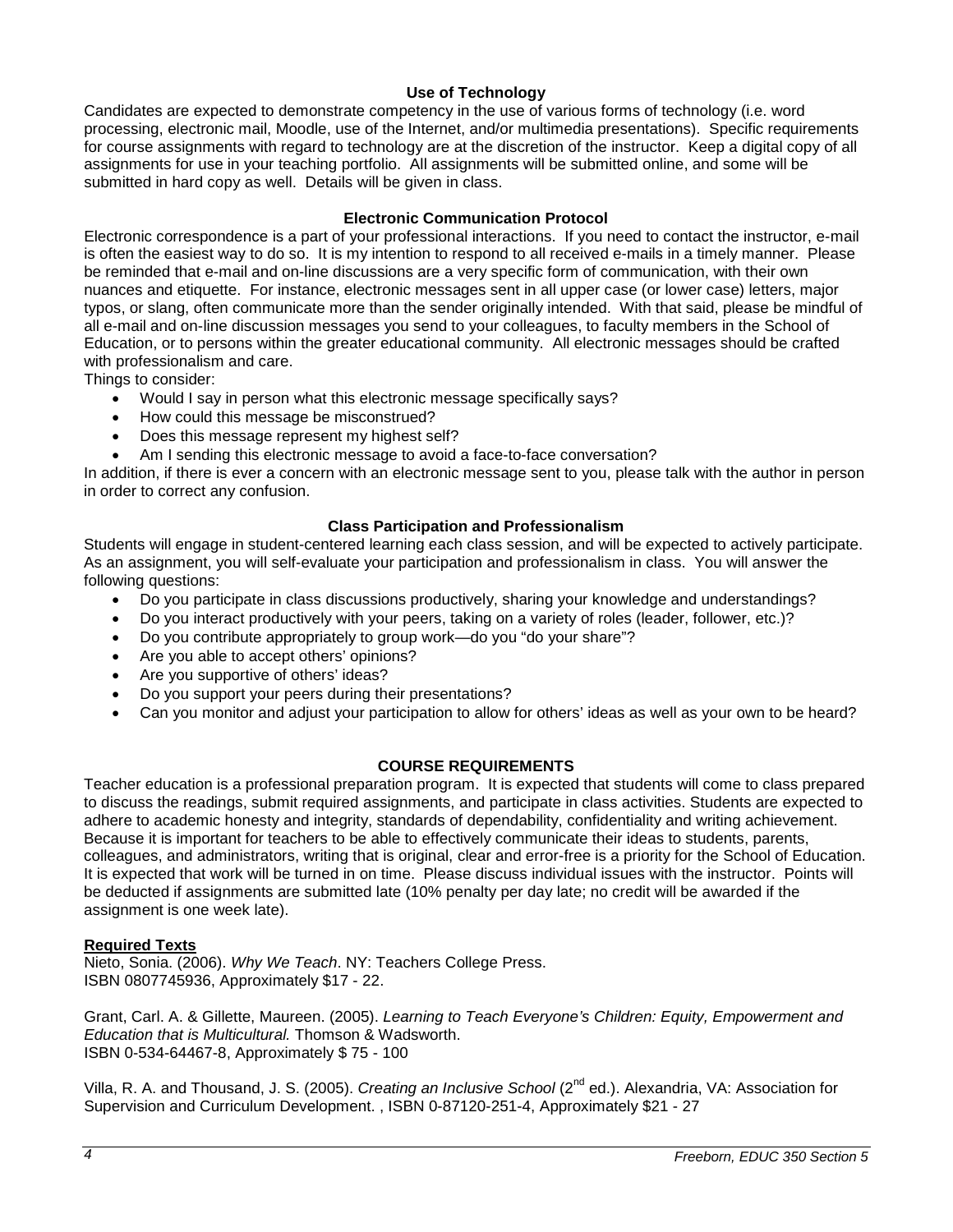#### **Assignments and grading:**

# 1. Reading log 10 points and the set of the set of the set of the set of the set of the set of the set of the set of the set of the set of the set of the set of the set of the set of the set of the set of the set of the se

The reading log provides an opportunity to reflect on learning about teaching through the assigned readings for each session. In the reading log, do not summarize. Instead, respond to the readings: agree, disagree, note specific ideas, etc. Entries should be at least one paragraph in length per week. Log entries for Tuesday's class must be submitted via the Cougar Courses site by the *prior* Saturday at 11:55 PM. See the schedule for readings. The log will be graded holistically; you will either receive full credit or none.

No credit will be given for late submissions of reading logs. In extraordinary circumstances, if you do not have access to Cougar Courses for a timely submission, you may email the log entry to me by Saturday, at 11:55 PM at [sfreebor@csusm.edu.](mailto:mcdaniel@csusm.edu) Later, as soon as you re-establish Cougar Courses access, you will resubmit on Cougar Courses.

#### 2. Current events in education 1 point 1 point 1 point 1 point 1 point 1 point 1 point

Sign up for a date when you will be responsible for presenting an item from the week's news in K-12 education (5 minutes maximum). The item may be from television, radio, internet (e.g., www.edweek.org/), newspaper, or magazine, and may pertain to local, national, or international issues. You will summarize and present the importance of the news for your classmates. Be sure that you make a connection to future teachers in California if the news is from afar. After you present your current event, go to the Cougar Courses site and submit a one-sentence report as the "Current Events" assignment (the date, topic, and source of your report), so that you can receive credit. You must submit your report by May 9.

#### 3. Culture Connection 4

points

Attend a lecture, art gallery, concert, poetry reading, play, or museum. Think about how you can connect the content to teaching and learning. Write a 200-500-word reflection that details your experience and connections. The reflection is due via Cougar Courses by May 9.

## 4. Interview of a teacher 10 points and the set of a teacher 10 points of a teacher 10 points of a teacher 10 points of a teacher 10 points of a teacher 10 points of a teacher 10 points of a teacher 10 points of a teacher

Details are below. The written report is due via the Cougar Courses site on Feb 13.

# 5. The Outsider (Inclusion assignment) 10 points 10 points 10 points

Details are below. The written report is due via the Cougar Courses site on Apr 10.

## 6. Classroom observation reports 20 points

Using the classroom observation instrument provided online, write up five observations in your field sites. The template is on the Cougar Courses site under Fieldwork Instructions and is also on the School of Education website at the top of the syllabus webpage. You must submit one written observation from each of these four types of school settings: Elementary, Middle, High, and Special Setting; the fifth written observation is from any setting (your choice). Submit these via the Cougar Courses site as instructed on Mar 10 and Apr 28. Turn in your Classroom Observation Record (timesheet) and Report Summary (distribution report) in class on Apr 28. If you do not complete the classroom observations, you will receive a grade of INC for the course.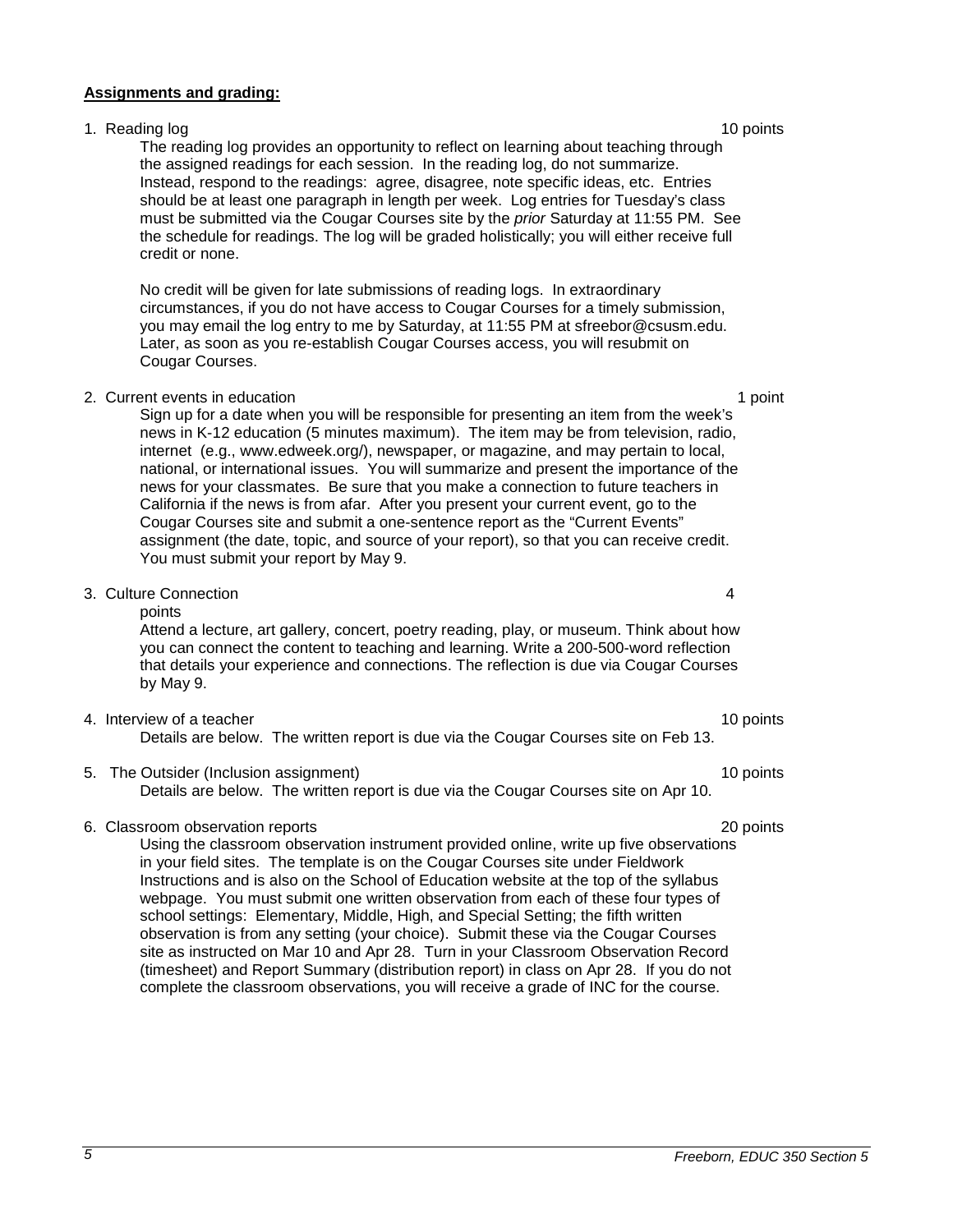## 7. Contemporary issues research 20 points

Choose (1) an issue that interests you (from the topics given to you by the instructor) and (2) one or two partners with whom to work. Research the issue and prepare an oral report to share in class. The report should describe and analyze the issue in approximately 15 minutes. You will present on April 24, 26 and May 1, 3, 8 10. When you present your research orally, provide a one-page summary and a reference list for your classmates. Each partner must submit the one-page summary to the Cougar Courses site to receive credit for this assignment. The one-page handout is due to Cougar Courses on May11.

8. Personal philosophy of schooling, learning, and teaching 15 points 15 points Details are below. The written report is due via the Cougar Courses site on May 5.

# 9. Participation 10 points and the set of the set of the set of the set of the set of the set of the set of the set of the set of the set of the set of the set of the set of the set of the set of the set of the set of the

This course is designed for active learning during class sessions. In order for this course to succeed for individuals and the group, students must come to class prepared to discuss assigned readings/topics and to participate in class activities. See details above in "Class Discussions and Participation." You will submit a self-assessment on Cougar Courses by May 11. The instructor will consider your self-assessment when assigning points for this assignment.

Grades will be determined by the total number of points earned (100 points possible):

 $A = 93 - 100$  $A - 90 - 92$  $B+ = 87-89$  $B = 83 - 86$  $B - 80 - 82$  $C+= 77-79$  $C = 73 - 76$  $C - 70-72$  $D = 60 - 69$  $F = 0.59$ 

# **Assignment: Interview of a Teacher**

In this assignment, you will interview a teacher and write a summary (1,500-2,000 words) of what you learned from him or her. Your purpose is to render a sketch so that your reader may be able to envision the teacher as a person with a distinct philosophy and experience.

### *Gathering information:*

Interview a current or retired teacher who has had at least 3 years of full–time experience in elementary, middle, or secondary school classrooms. Suggested questions are:

Why did the teacher choose to enter teaching? How attractive was the profession to prospective teachers at that time? What were the other career paths available; were any others seriously considered? Does the teacher have any regrets about becoming a teacher?

What professional education did the teacher have? How helpful was it in learning to teach? At what point did the teacher feel comfortable as a teacher?

What were/are the teacher's goals for the education of students? Have these goals changed over the years?

What career moves (school buildings, grade level, special students, subject matter, etc.) has the teacher made? To what extent were those moves voluntary? For current teachers, are further moves desired? If so, what are they, and why?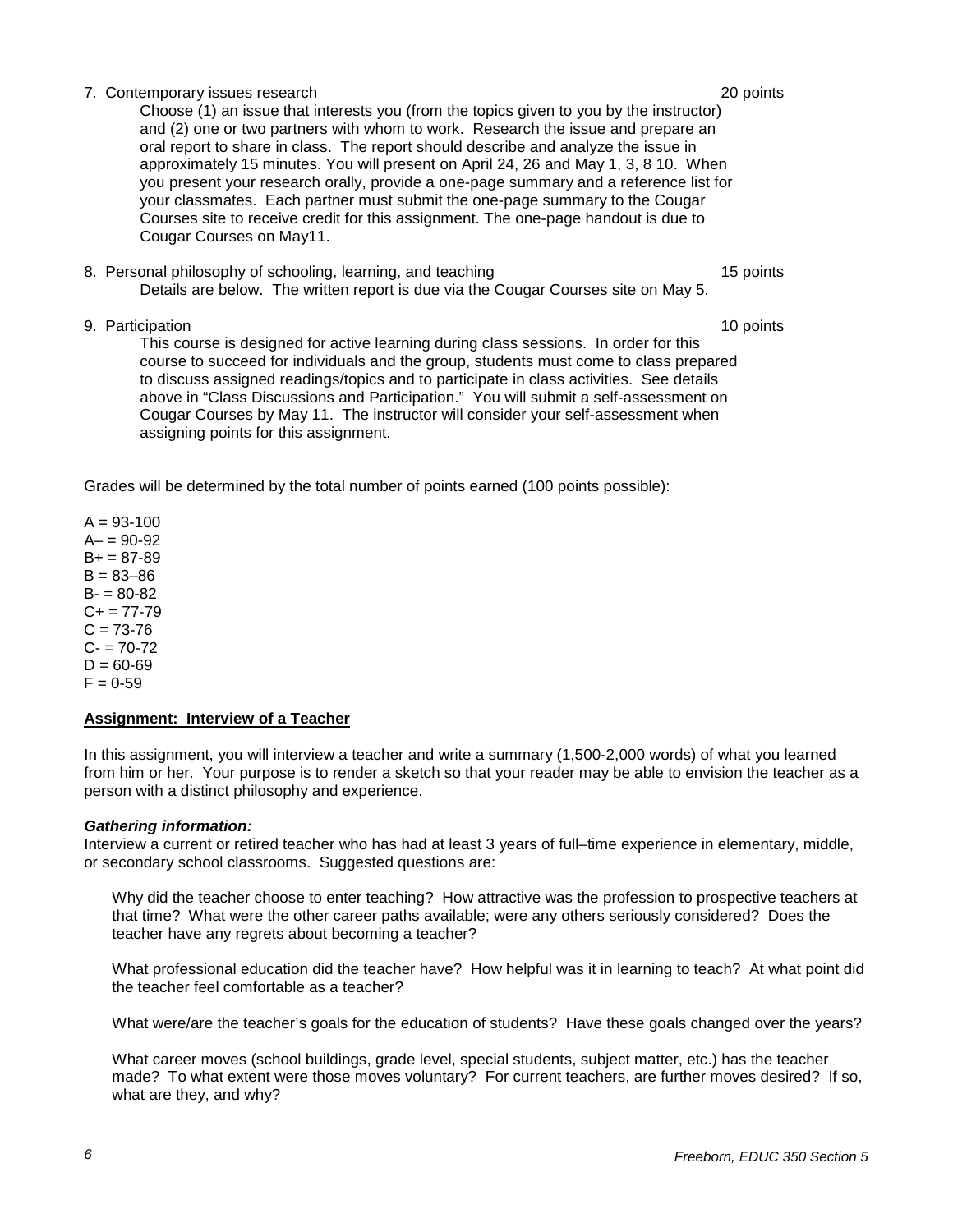What have been the major joys and frustrations of teaching? What would help increase the joys and minimize the frustrations? On what issues does the teacher feel strongly about making changes in the way that schooling occurs now?

How did/does the teacher learn about his/her students' lives and needs? How similar are the backgrounds of the teacher and his/her students? What have been the teacher's experiences with "culture shock" in working with students from different backgrounds?

What are some favorite memories from the teacher's classroom? Does the teacher tend to remember individual students or activities, or are the memories more general?

What does the teacher think of current "hot issues" in education such as the California High School Exit Exam, the No Child Left Behind Act, and merit pay for teachers? How does the teacher take action to address new reforms that impact his/her classroom?

What is the teacher's metaphor for "teaching" or "teacher"? What are the main features of the teacher's approach toward teaching? What has the teacher learned from being a teacher?

### *Analysis:*

After collecting your information, think about what you have learned about this teacher. Focus on a few themes that best characterize what you have heard. Do not try to be all-inclusive. *Protect your teacher's confidentiality by using a pseudonym and masking identifying details.*

In your analysis, incorporate what you have been learning about becoming and being a teacher. How does your teacher fit within the material addressed in your readings and in class? What issues are raised through your interview? What are the implications of your interview as you think about becoming a teacher? Be sure you include at least one reference to the readings/discussions we have in class.

### *Criteria for evaluation:*

Exemplary papers are characterized by:

Completeness of description of the teacher's experiences and views Explanation of how the teacher interview relates to your thinking about teaching Integration of coursework (readings + discussions) into the analysis Correct grammar, syntax, spelling

### **Assignment—The Outsider**

Many students with special needs come to view themselves as "outsiders" because they are labeled as different from the typical student. But most of us experienced some sense of being an outsider during our K-12 years. After reading chapters 1-3 in Villa/Thousand's Creating an Inclusive School and at least two of the Voices of Inclusion, write a reflective essay (1,000-1,500 words) in which you comment on your own (or a friend's) school experience in which you may have felt like an outsider. Reasons could include differences due to gender, religion, looks, beliefs/interests, family situation, academic ability, etc. Make at least one specific connection to the VT text. Consider the following questions:

What personal characteristics fostered your (or your friend's) feelings of being an outsider? How did you react to and cope with the situation? Did you share your experience with any teachers or other school personnel? Did any of them assist you? What could school staff, parents or friends have done to help? In what ways did this experience change you? Did you "learn" from this experience? How might this experience make you a more sensitive and effective teacher?

Criteria for evaluation: Exemplary papers are characterized by:

Addressing the questions above in a thoughtful/analytical manner Integration of the Villa/Thousand text in the paper Correct grammar, syntax, spelling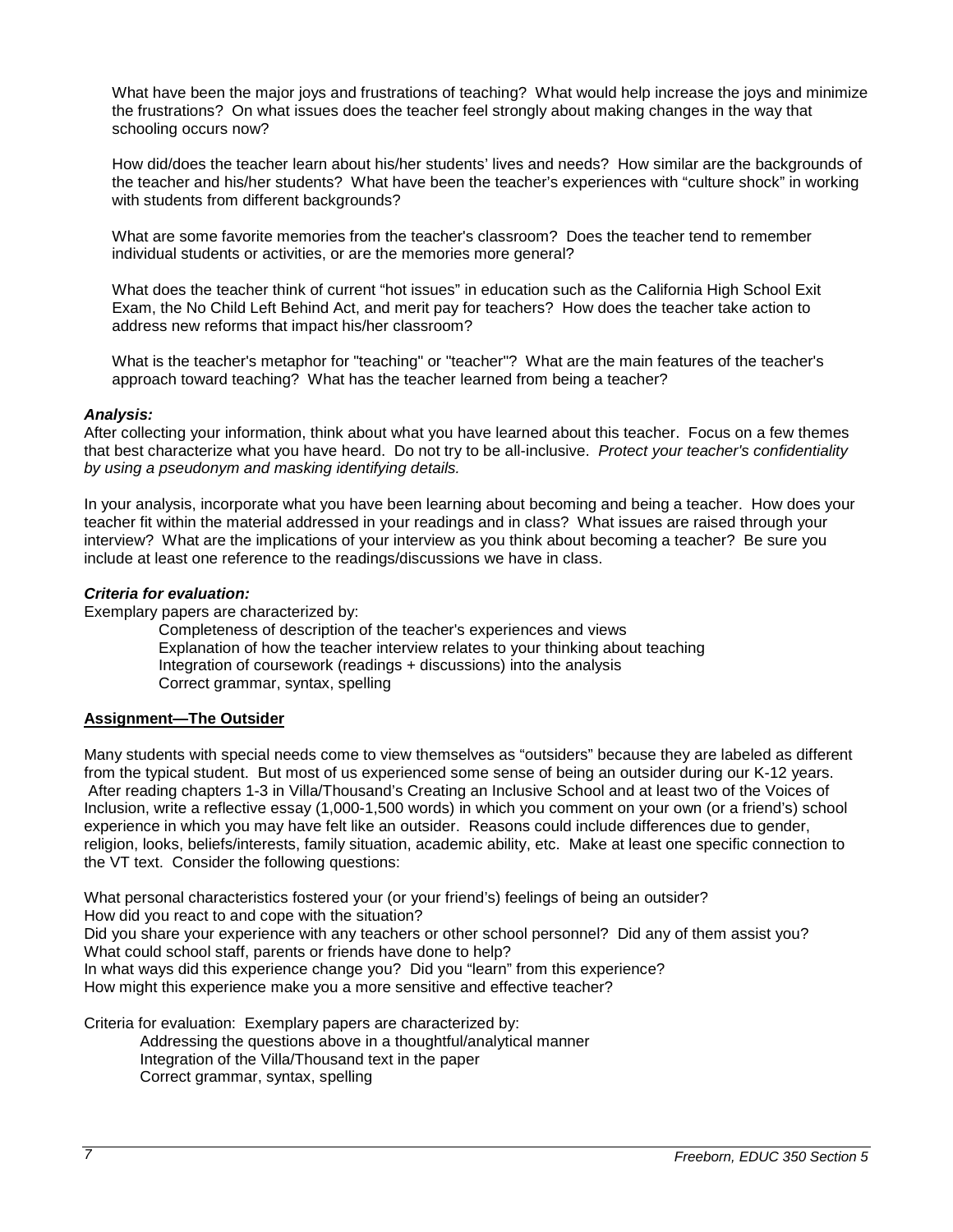## **Assignment: Philosophy of Schooling, Learning, and Teaching**

Write a paper (2,000-2,500 word) that explains your personal philosophy of schooling, learning and teaching. Follow the template below, and self-assess before you turn in the paper.

## **Paper Introduction**

Describe the level of schooling and subject field(s) you hope to teach.

Name your philosophy (or combination of philosophies) as described by Grant & Gillette Ch 8. Explain why you are attracted to this philosophical stance. Is it due to your own schooling and/or background, what you've seen in schools since your own school days, the influence of particular persons, texts, other experiences with children/youth, etc.?

### **Nature of schooling**

Describe what you believe is the purpose of schooling in a democracy. How will you as a teacher help achieve these purposes? Give at least one concrete example of how you will interact with your students in light of your beliefs.

### **Nature of the learner**

Describe what you believe is the nature of the learner.

What are your thoughts about the students you will teach? What do they need from a teacher? Give at least one concrete example of how you will interact with your students in light of your beliefs.

## **Nature of the teaching/learning process**

Describe what you believe is the nature of the teaching/learning process?.

What do you believe counts as knowledge and how should it be presented?

How will you as a teacher use subject matter and other experiences to guide students toward meaningful learning activities?

Give at least one concrete example of how you will interact with your students in light of your beliefs.

# **Teacher dispositions and actions**

Describe what behavior (disposition/attitude & actions) you will exhibit in order to carry out your philosophical position.

Give at least one concrete example of how you will conduct yourself in light of your beliefs.

# **Conclusion**

Recap your philosophy. What are your outstanding questions/concerns/thoughts about becoming a teacher?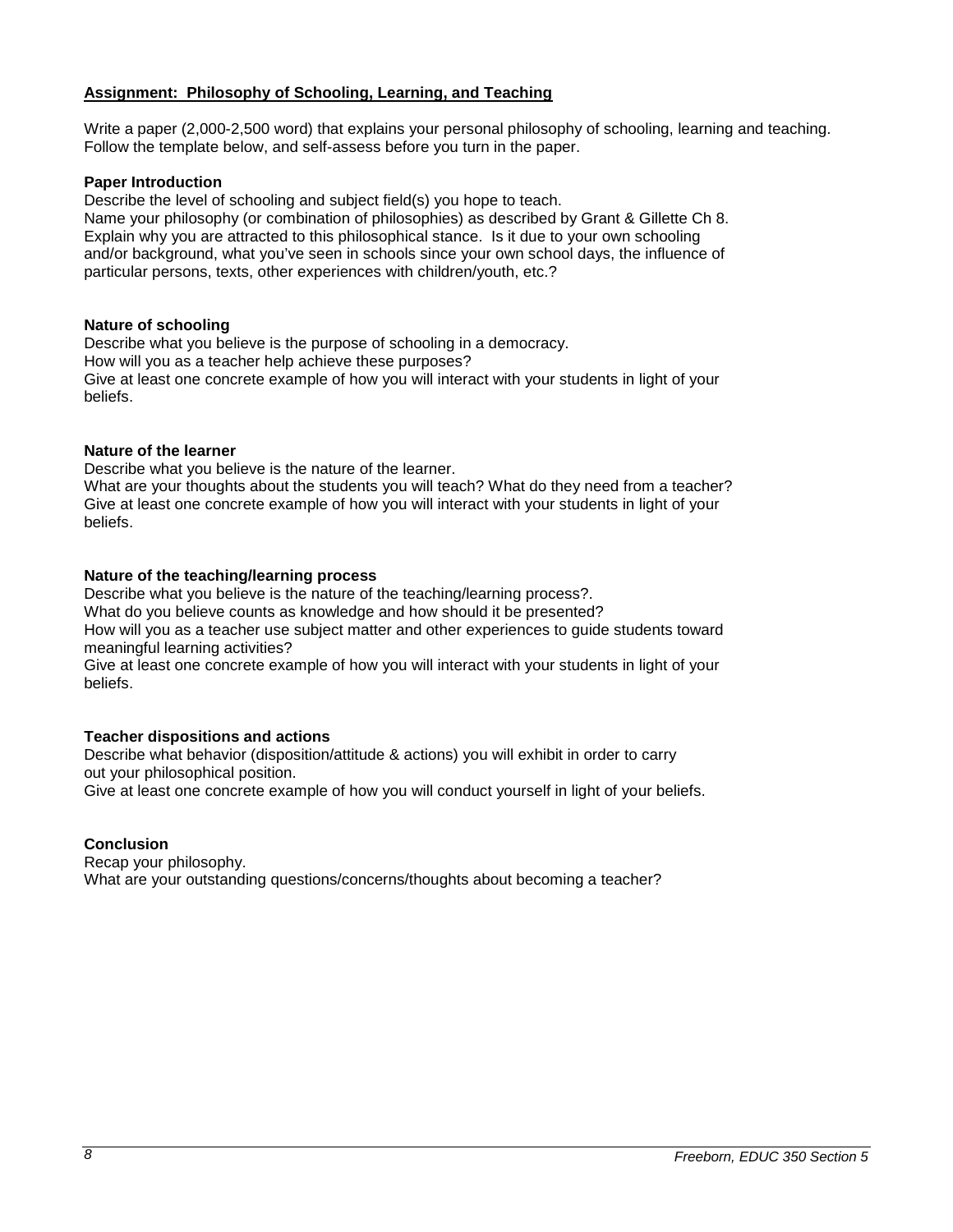## **Criteria for Self- Assessment of Philosophy Paper**

Be sure to self-assess using the following criteria. Submit the self-assessment with your final draft of your philosophy paper (at least one "beefy" paragraph). These are the criteria that will be used to evaluate your philosophy paper.

Exemplary papers have the following characteristics:

**Ideas:** The paper is clear and focused. It holds the reader's attention. Relevant information and details enrich the central theme. Ideas are supported by research, practical knowledge and experience. Conclusions show insight. **Organization:** The organizational structure enhances and showcases the central idea or theme of the paper. An inviting introduction draws the reader in; a satisfying conclusion leaves the reader with a sense of closure and resolution. Sequencing is logical and effective. Thoughtful transitions tie parts together. The paper flows so smoothly, the reader hardly thinks about it.

**Connections**: The paper includes multiple references to EDUC 350 class experiences (specific text selections, class discussions, fieldwork observations, assignments, current events, etc.).

**Voice:** The writer of this paper speaks directly to the reader in a manner that is individual, compelling, engaging, and has personality.

**Sentence Fluency:** The writing has an easy flow. Sentences enhance the meaning. Sentences vary in length and structure. The piece has purposeful and varied sentence beginnings.

**Conventions:** The writer demonstrates a good grasp of standard writing conventions. Spelling is generally correct. Punctuation is accurate. Grammar and usage are correct. Paragraphing tends to be sound. The piece needs very little additional editing.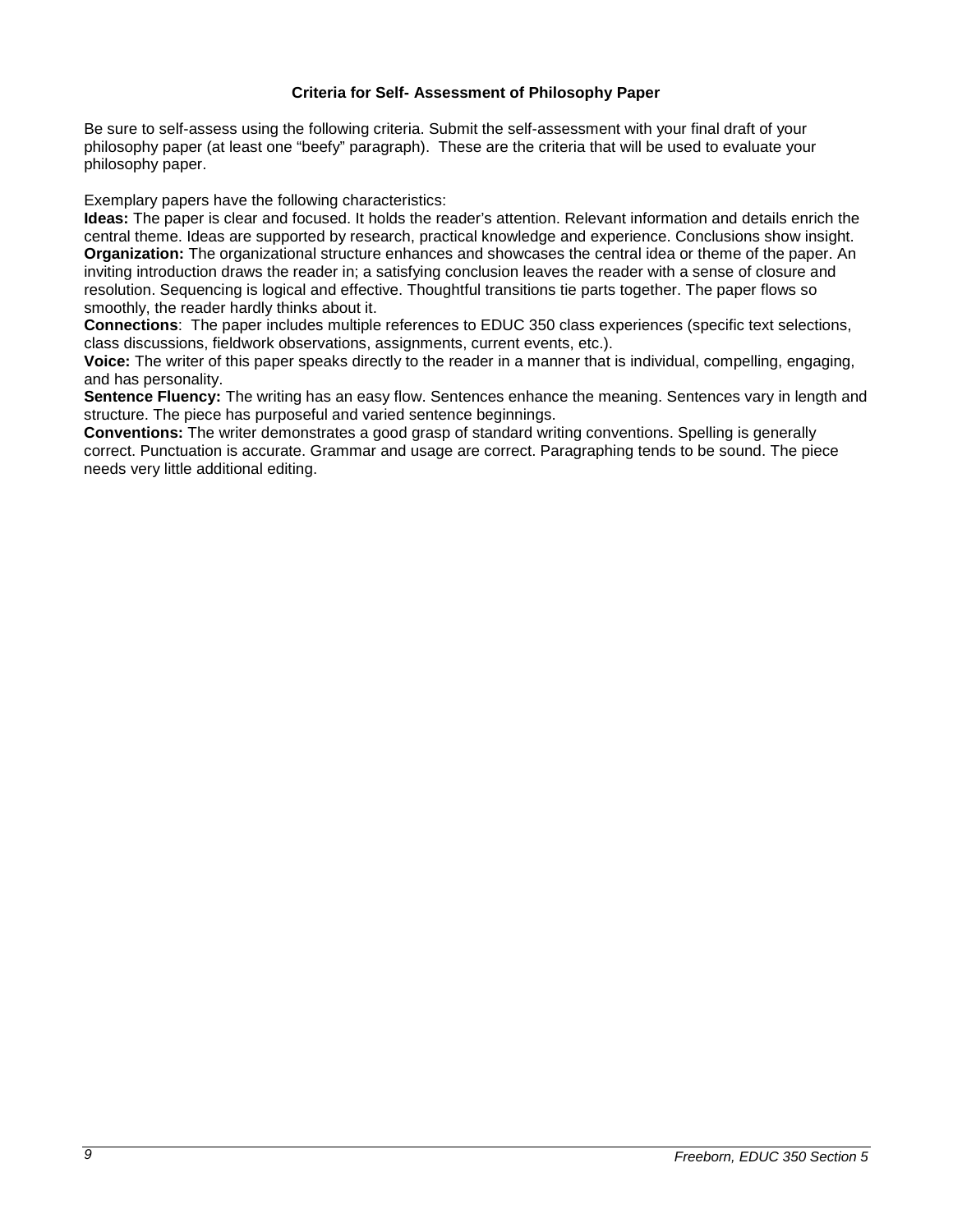## **SCHEDULE as of 1/21/14 Schedule is subject to change at the discretion of the instructor**

| Week           | Class                                         | Details                                                                                                                                                                                          | <b>Assignments</b>                                                                                                           |
|----------------|-----------------------------------------------|--------------------------------------------------------------------------------------------------------------------------------------------------------------------------------------------------|------------------------------------------------------------------------------------------------------------------------------|
| 1              | Jan 21 & 23<br>Course intro<br>Why teach?     | Read the field experience guidelines.<br>Bring questions with you Jan 24                                                                                                                         | Access the Cougar Courses website<br>at: http://cc.csusm.edu/                                                                |
|                |                                               |                                                                                                                                                                                                  | Log 1 due Jan 25: GG Ch 6                                                                                                    |
| 2              | Jan 28 & 30                                   | Continue work on your teacher<br>interview.                                                                                                                                                      | Log 2 due Feb 1:<br>GG Ch 1                                                                                                  |
| 3              | Feb 4 & 6                                     |                                                                                                                                                                                                  | Log 3 due Feb 8: GG Ch 8                                                                                                     |
|                | Schooling in a<br>democracy                   |                                                                                                                                                                                                  | Teacher interview due Feb 13                                                                                                 |
|                |                                               |                                                                                                                                                                                                  |                                                                                                                              |
| 4              | Feb 11 & 13<br>Philosophical<br>perspectives  | Bring the results of your "What is Your<br>EP?" survey in Grant/Gillette pp. 300-<br>305 to class today<br>Waiver requests for field experience<br>hours must be turned in during class<br>today | Log 4 due Feb 15: GG Ch 7                                                                                                    |
| 5              | Feb 18 & 20                                   |                                                                                                                                                                                                  |                                                                                                                              |
|                | School<br>Organization                        | <b>Bring Nieto (skimmed)</b>                                                                                                                                                                     | Log 5 due Feb 22: GG Ch 10<br>Write 3 questions based on reading<br>for panel instead of paragraph                           |
| 6              | Feb 25 & 27                                   | Bring Nieto (mostly done)                                                                                                                                                                        | Log 6 due Mar 1: GG Ch 2                                                                                                     |
|                | The lives and work<br>of teachers             | Guests: Experienced teachers                                                                                                                                                                     | Observations 1 & 2 due Mar 8                                                                                                 |
|                |                                               |                                                                                                                                                                                                  |                                                                                                                              |
| $\overline{7}$ | Mar 4 & 6<br>Rights and<br>responsibilities   | Bring Nieto (done)                                                                                                                                                                               | Log 7 due Mar 8: VT Ch 1 and 2                                                                                               |
|                |                                               |                                                                                                                                                                                                  |                                                                                                                              |
| 8              | Mar 11 & 13<br>School finance &<br>governance | <b>Bring Nieto</b><br>Guest: School administrator                                                                                                                                                | Log 8 due Mar 15: Reaction to Nieto                                                                                          |
|                |                                               |                                                                                                                                                                                                  |                                                                                                                              |
| 9              | Mar 18 & 20<br>Inclusion                      |                                                                                                                                                                                                  | Log 9 due Mar 22: Peruse National<br>Middle School Association website at<br>nmsa.org. React to website. The<br>Outsider due |
| 10             | March 25 & 27                                 | Nov 1-Work on your Nieto presentations<br>and/or your issues presentation.                                                                                                                       | Log 10 due March 29: GG Ch 9 and<br>11                                                                                       |